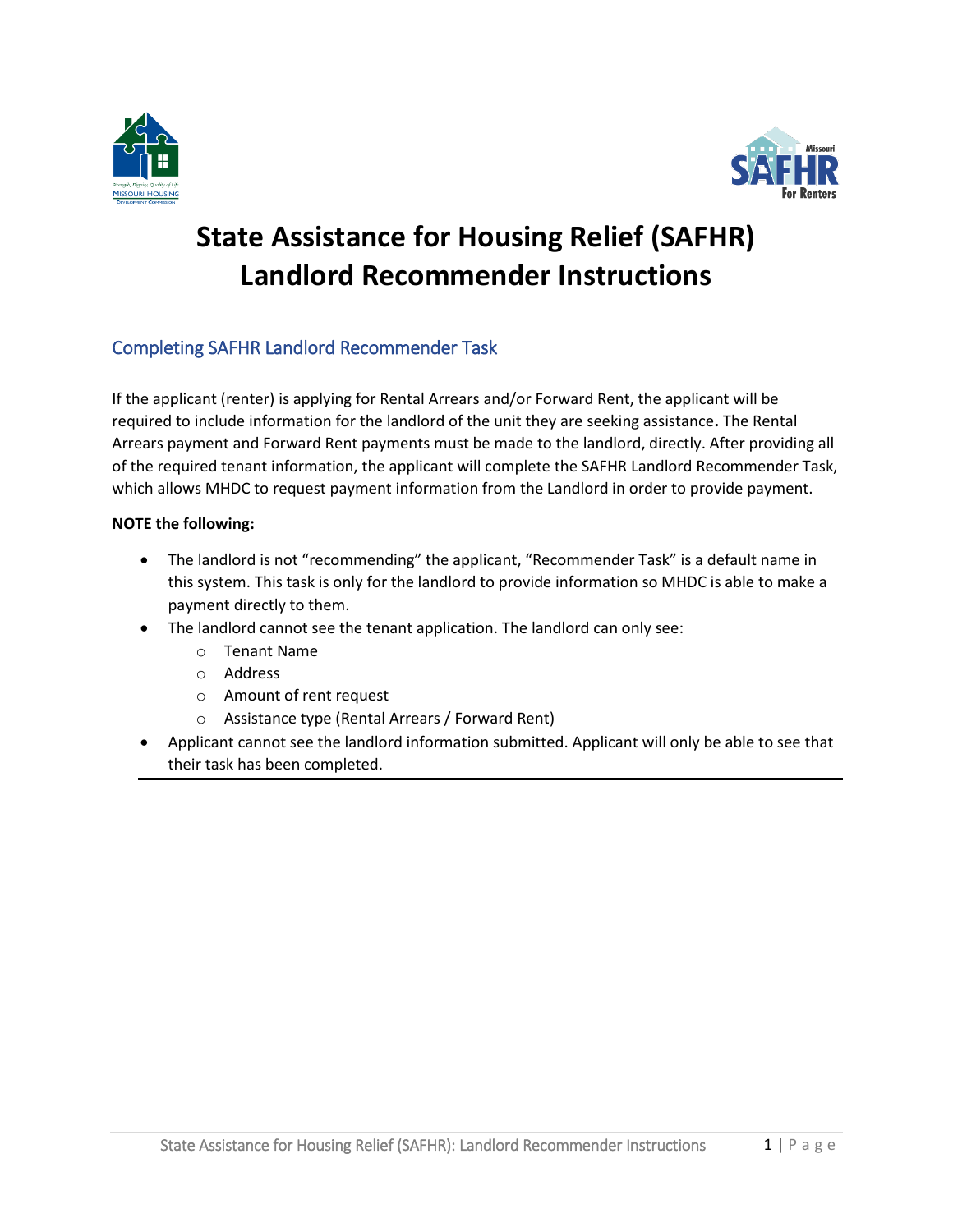## Getting Started

1. The landlord will receive an email with a link to register or login to the online application system and provide their payment information. Click the link to register or login.

Give recommendation I decline to give this recommendation If the button is not clickable, please copy and paste this URL into your browser's address bar. https://safhr.smapply.org/rcmdr/23410631/135643505/startacc

Please click the button below to accept this request and begin

working on your recommendation.

2. If landlord is a new user, landlord will be taken to a page to register as a new user.

| <b>First name</b>                                                                    | Last name                    |  |  |  |
|--------------------------------------------------------------------------------------|------------------------------|--|--|--|
|                                                                                      |                              |  |  |  |
| Email                                                                                |                              |  |  |  |
|                                                                                      |                              |  |  |  |
| Password                                                                             |                              |  |  |  |
|                                                                                      | ⊙                            |  |  |  |
| Confirm password                                                                     |                              |  |  |  |
|                                                                                      | ⊙                            |  |  |  |
| By registering for an account, you agree to our terms of service and privacy policy. |                              |  |  |  |
| I'm not a robot                                                                      | reCAPTCHA<br>Privacy - Terms |  |  |  |
|                                                                                      |                              |  |  |  |
| <b>CREATE ACCOUNT</b>                                                                |                              |  |  |  |

3. Once you have completed this form click "Create Account" and complete the reCAPTCHA verification.

| I'm not a robot | reCAPTCHA<br>Privacy - Terms |  |  |
|-----------------|------------------------------|--|--|
|                 | <b>CREATE ACCOUNT</b>        |  |  |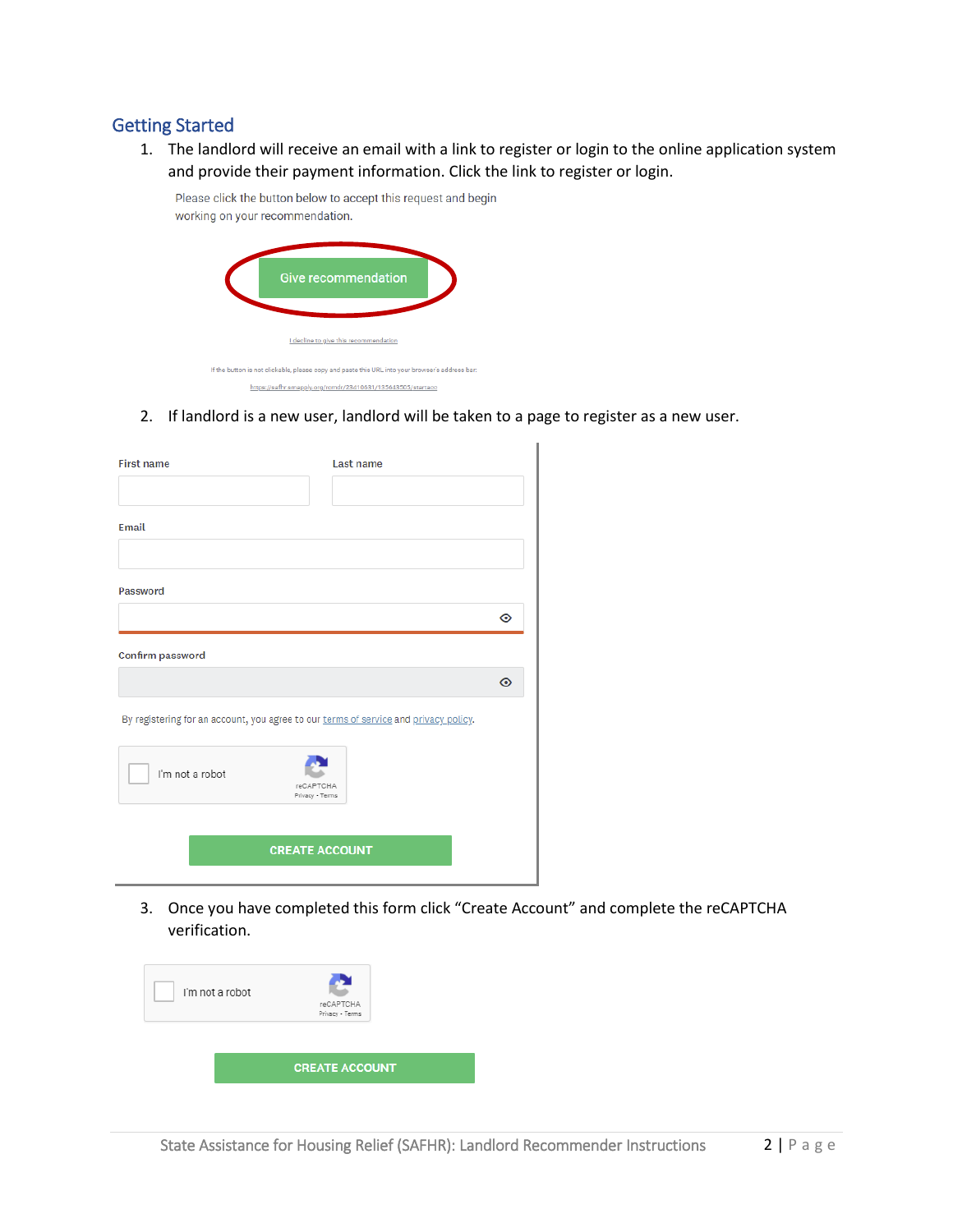4. Once your account has been created you will be taken to a page to complete the landlord portion of the SAFHR application. If there is one task to complete for a single application, you will be taken directly to the landlord form

You have been asked to provide a recommendation on behalf of:



**Preview application** 

Review SAFHR Renter Application Portal [2]

#### Instructions: **Instructions for Completing SAFHR Landlord Recommender Task**

#### You have 10 days to respond to this request.

You have received this request to complete the SAFHR Landlord Recommender Task because your tenant has applied for Rental Arrears and/or Forward Rent assistance through the State Assistance for Housing Relief (SAFHR) program, administered by the Missouri Housing Development Commission (MHDC) and behalf of the state of Missouri.

#### Scroll down to complete the landlord form.

#### SAFHR Section 4: Landlord Information

A tenant that lives in your property has initaited an applicaiton for rental assistance. Rental assistance payments through the SAFHR Program must be made directly to the landlord. The information you share will not be accessible to the tenant.

#### 1. Landlord Information

| a. First Name     |  |
|-------------------|--|
| b. Last Name      |  |
| c. Company Name   |  |
| d. Email          |  |
| e. Address Line 1 |  |
| f. Address Line 2 |  |
| g. City           |  |
| h. State          |  |
| i. Zip Code       |  |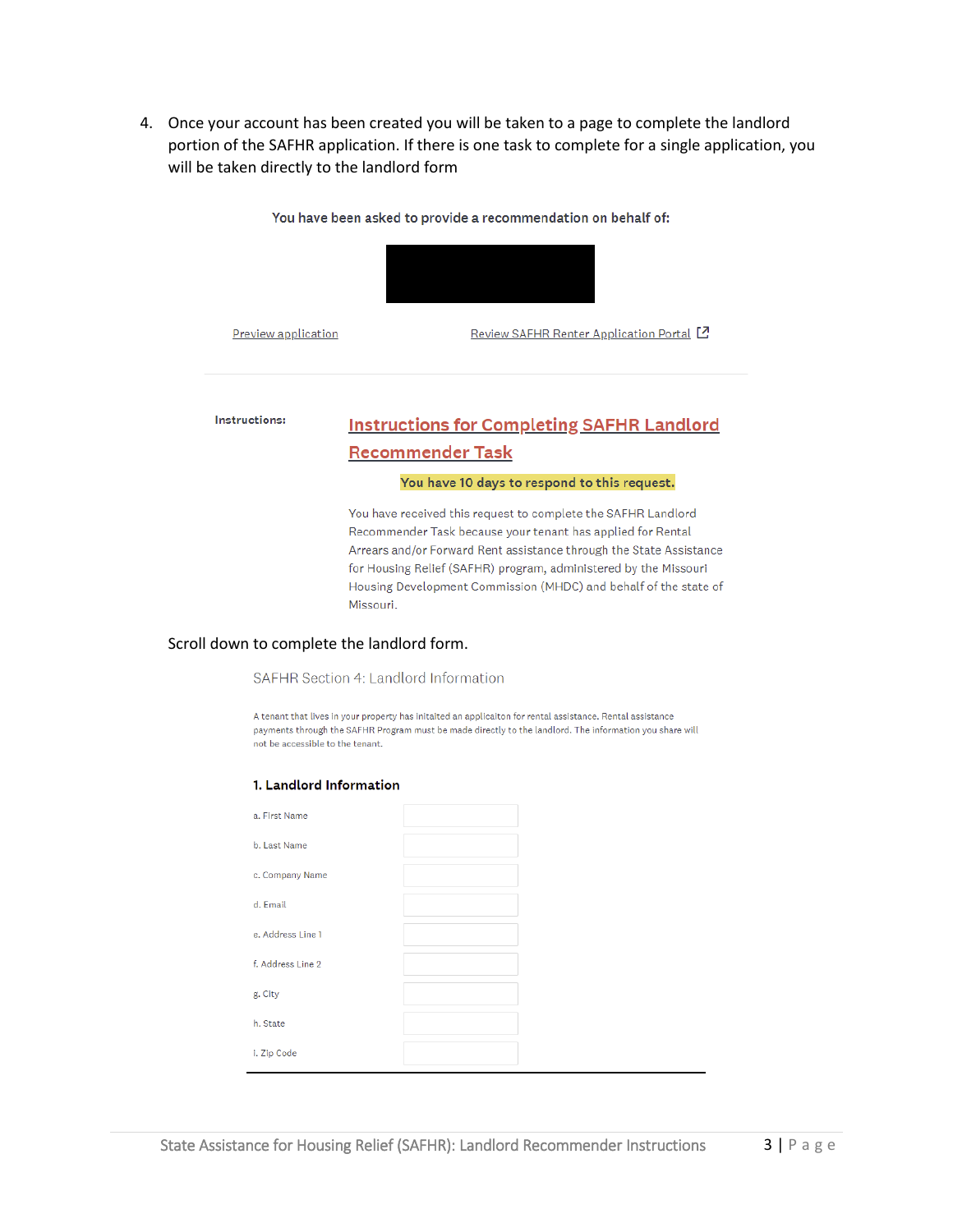If there are multiple forms for the landlord to complete landlord will be taken to dashboard, where they should select "start" to complete the recommender task.

|        | All Recommendations $\sim$ |                                        |              |
|--------|----------------------------|----------------------------------------|--------------|
|        | Requestor                  | Program                                |              |
| ,      |                            | SAFHR Renter Application Portal        | <b>START</b> |
| $\sim$ |                            | <b>SAFHR Renter Application Portal</b> | <b>START</b> |
|        |                            |                                        |              |

 $\times$ 

5. After completing the form, select "submit" at the bottom.



6. You will be asked to confirm your submission. Select "yes."

## Confirm recommendation submission

| You will not be able to modify this recommendation after submitting.<br>Are you sure you want to submit? |           |       |
|----------------------------------------------------------------------------------------------------------|-----------|-------|
|                                                                                                          | <b>NO</b> | YES ) |